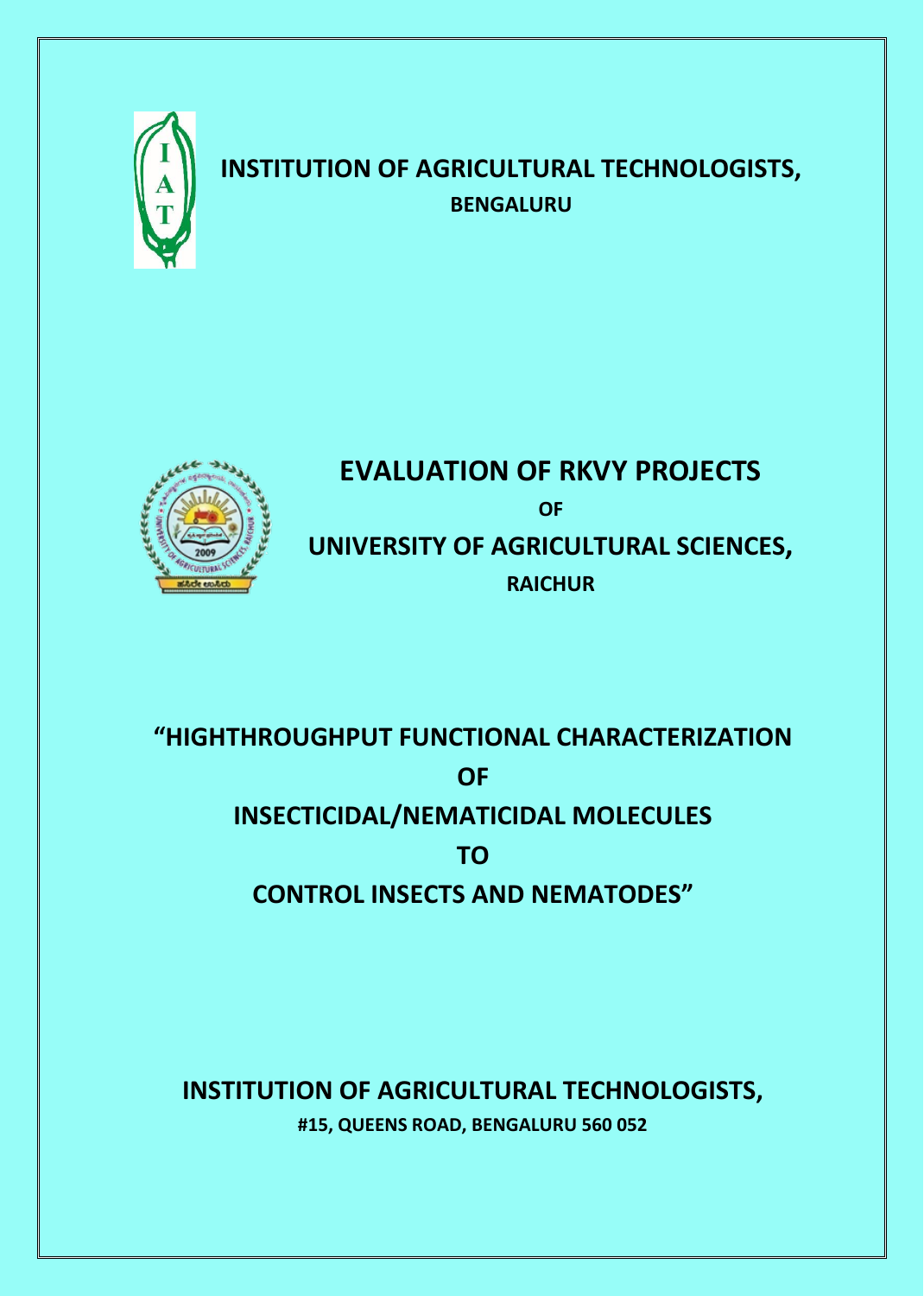## **EXECUTIVE SUMMARY**

Insects are vital to the overall order of many ecosystems and have lived collectively with the human population for centuries. While insects are viewed as beneficial in several facets of society, they also endanger the human population. As agricultural pests, insect species have been the cause of food source damage and depletion, resulting in substantial economic losses. Progress in crop protection by chemical has been extraordinary over the last decades, not only in the invention of new and selective active ingredients but also in the assessment of the behavior of these chemicals in the environment.

Promising control results with most insecticides, however, have been short-lived, with the development of insecticide resistance, the culmination of factors including pesticide misuse, lack of novel compounds in the pipeline, and a dearth of diversity in the mode of action. Insecticide resistance has been reported in areas worldwide, with the most commonly used compounds such as synthetic pyrethroids, organophosphates, and chlorinated hydrocarbons, being less effective in targeting and altering the insect nervous system (WHO 2014).

Insecticide resistance, therefore, has been a contributing factor to continued persistence of agricultural pests and the resurgence of vector-borne diseases, highlighting the importance of (i) identifying and developing insecticides with alternative modes of action and (ii) alternative control approaches.

Intensive agriculture, which is associated with heavy inputs of synthetic insecticides, has serious ecological impacts, leading to loss of vital ecosystem services including insect-mediated pest suppression. In recent years, efforts have been made towards obtaining safer options to chemical insecticides for sustainable pest management.

The use of plant extracts as botanical insecticides is also an important provisioning ecosystem service. Integrated pest management (IPM) is an example of redesigning intensive agricultural systems. Instead of relying principally on synthetic pesticides, IPM uses non-chemical or botanical insecticide measures to suppress pest population increase and a range of curative management tactics with synthetic pesticide use as last resort (Barzman et al. 2015). The declining availability of many pesticides due to resistance and deregistration, reflecting increasing awareness of their environmental and human health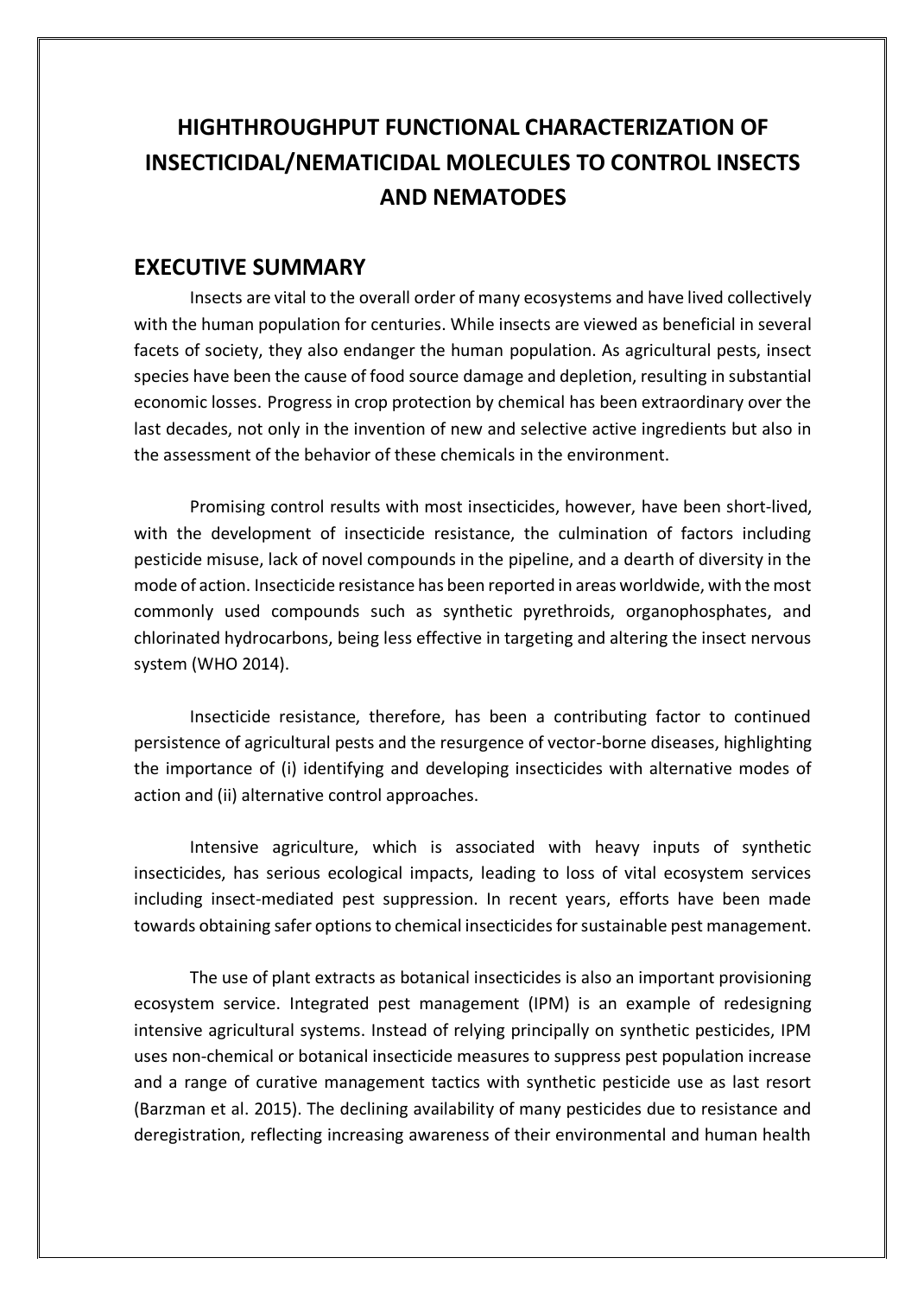consequences, has driven changes towards ecologically based practices (Barzman et al. 2015; Borel 2017; Chagnon et al. 2015; Li et al. 2017; Sumon et al. 2018).

Ecologically based pest management tactics such as conservation biological control have been shown to reduce the use of synthetic insecticides in a variety of cropping systems whilst maintaining or increasing crop yields and efforts are being made to up scale the practice globally (Pretty et al. 2018; Wyckhuys et al. 2013; Xu et al. 2017). Despite these advantages, however, uptake of conservation biological control on a wide scale is limited (Gurr et al. 2016). In cases where uptake has been strong, the vegetation used in habitat manipulation provides multiple ecosystem services rather than suppressing pests alone (Khan et al. 2006, 2012). To date, however, there is a major gap in knowledge about the possibility of habitat manipulation plants providing botanical insecticides. This is important because synthetic insecticides present significant risks to human health. Agricultural workers and consumers are at risk of being negatively affected by insecticide products, tank mixes, drift, residues and breakdown products, especially as a consequence of poor registration, storage and misuse (Eddleston et al. 2002). In agricultural areas where there are high illiteracy rates, and poor training and equipment, the impacts are especially high (Amoabeng et al. 2017; Williamson et al. 2008).

Many plants possess secondary metabolites such as alkaloids, phenols and terpenoids that can have insecticidal activity such as toxicity, repellency, feeding deterrence against insect pests (Koul 2004). Botanical insecticides, including extracts and essential oils of these plant species, have been used to protect crops against insect herbivory for many years (Belmain et al. 2012; Isman 2000, 2008). Synthetic insecticides often have lethal and sub-lethal effects on natural enemies (Desneux et al. 2007). Biopesticides are considered relatively benign to non-target species owing to their rapid breakdown, selectivity nature and reduced risk of insecticide resistance as plant extract, particularly crude extracts have multiple modes of action other than toxicity, such as repellency (Amoabeng et al. 2013; Dubey et al. 2011; Isman 2006; Koul et al. 2008; Tembo et al. 2018). Another important benefit of botanicals is that they tend to depend on "suites" of closely related active constituents rather than a single active ingredient; this diversity may delay or mitigate the development of resistance in pest populations to most botanicals (Koul 2004). Biopesticides have been used for centuries as means of managing pests until synthetic insecticides replaced plant extracts (Isman 1997). The interest in botanical insecticides is increasing but still accounts for less than 1% of crop protectants used globally (Isman 2008, 2017). In developing countries, plant extracts are often prepared from common weed species that grow around the field and obtained freely, with labour as the only cost, resulting in cheaper pest management option when compared with synthetic insecticides (Amoabeng et al. 2014; Isman 2017).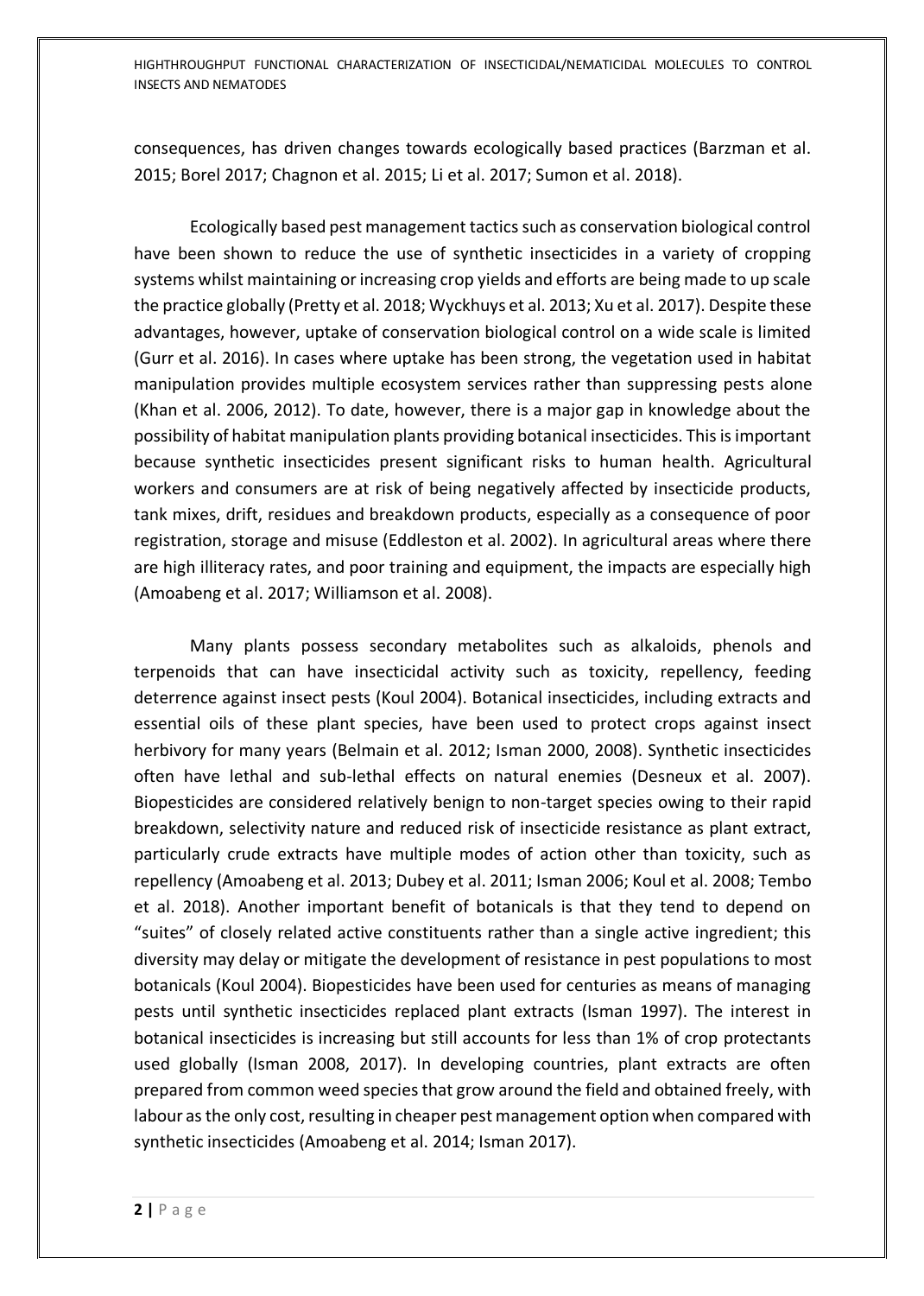#### **Highthroughput screening**

Highthroughput screening is a method of scientific experimentation that comprises the screening of large compound libraries for activity against biological targets via the use of automation, miniaturized assays and large scale data analysis. High throughput is an adjective use before screening to become fastest - first and best. It represents high speed of screening throughout process and reflects what chemists can easily work upon. Use of *in-vitro* and *in vivo* assays against molecular targets for the evaluation of chemicals as lead structures in pesticide discovery (Duke J., and M. Bogenschutz, 2002). Traditional *in vivo* screening processes are time consuming, laborious, slow in process, requires larger space. *In vivo* high throughput screening permits rapidly screen large amounts of compounds for biological activity. The natural substance extracts are then automatically tested by ultrahigh-throughput *in vivo* screening (UHTVS), which is performed for appropriate insecticidal, fungicidal and herbicidal efficacy. If the robots discover that a sample has the desired biological effect, it goes through further stages of isolation before being tested for its suitability as a possible pesticide (Shaon kumar Das, 2016).

Plant parasitic nematodes are harmful plant pathogens causing much more damage annually compared to insect pests, they cause projected yield loss of 12.3% (\$157 billion dollars) worldwide. Out of which \$40.3 million is reported from India (Singh et all., 2015). Farmers/growers identified insect pests, and other constraints as production problems but overlooked plant parasitic nematodes. Plant parasitic nematodes (PPNs) are causing serious yield loss in a wide range of plants and agriculture crops (Perry and Moens, 2011). Nematode diseases are difficult to control because of their hidden nature and hence, more often overlooked. Plant parasitic nematodes not only cause damage individually but form disease-complexes with other micro-organism and increased the crop loss.

Fungal diseases in developing countries demand special attention. The general impact of fungal pathogens on human health goes beyond the ability of fungi to infect humans, since they destroy a third of all food crops annually (Fisher et al., 2012), causing economical loss and impacting global poverty. Statistics from the 2009–2010 world harvest (www.fao.org or FAOSTAT1) suggest fungi-induced losses in five of the most important crops globally (rice, wheat, maize, potatoes, and soybean). If those losses were mitigated, these crops would have been enough to feed 8.5% of the seven billion populations in 2011 (Fisher et al., 2012). The most economically devastating fungi are *Magnaporthe oryzae*, affecting rice and wheat, followed by *Botrytis cinerea*, which has a broad host range and Puccinia spp., affecting wheat (Dean et al., 2012). Several high-value crops produced in the tropics, such as bananas, coffee, cacao, spices, mangos, and several nuts, are currently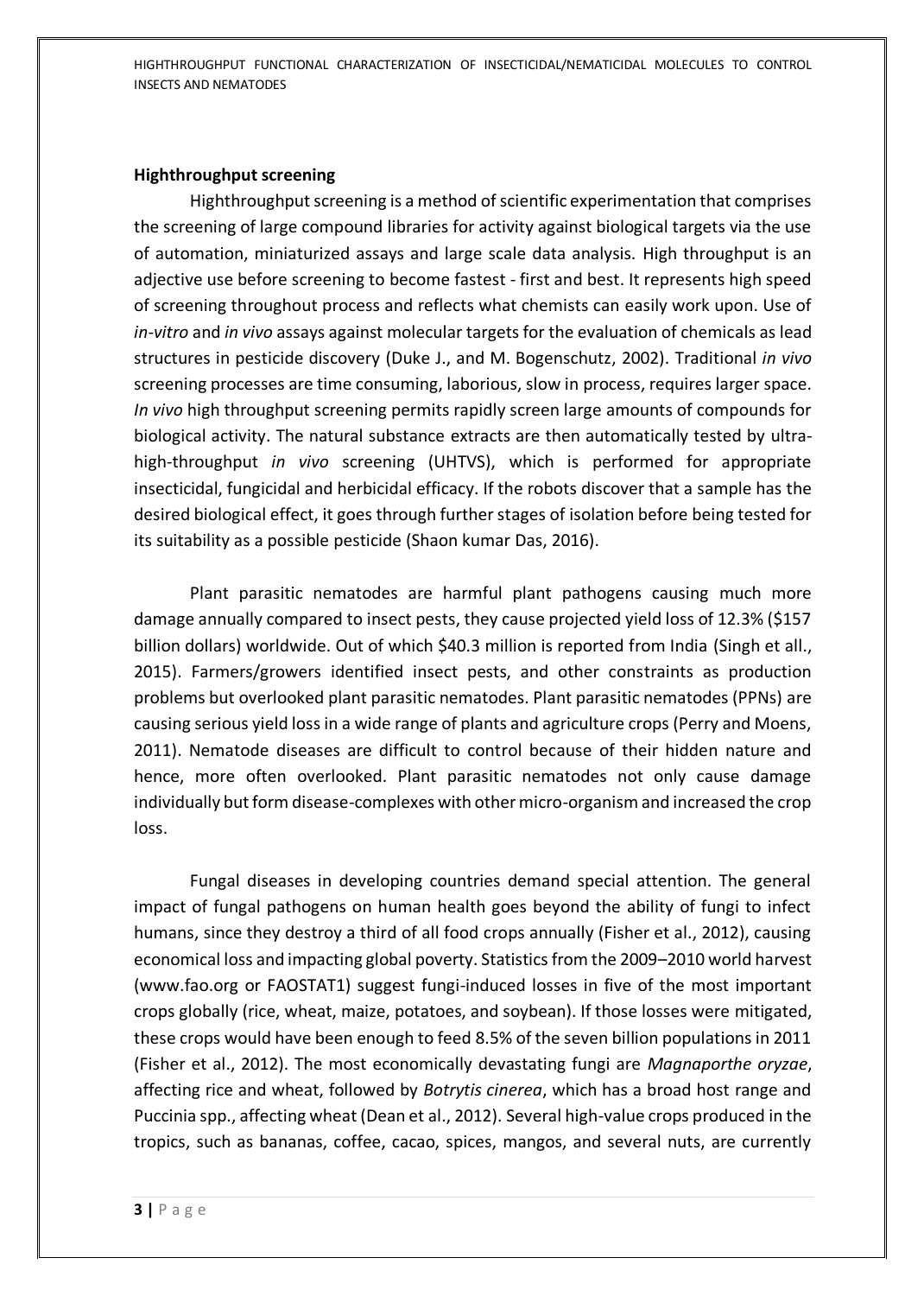affected by fungal infections and these crops are not produced colder climates (Drenth and Guest, 2016).

Most of the crop plants are attacked by seed and soil borne diseases. Among those pathogenic fungi, Aspergillus flavus and Rhizoctonia bataticola are known to infect and causing heavy losses. The disease severity depends upon the temperature and moisture conditions. For the management of Aspergillus flavus and Rhizoctonia bataticola synthetic fungicides are known to be effective. However, the use of synthetic fungicides is limited by the emergence of resistant fungus strains and some fungicides possess considerable toxicity. Moreover, there is a growing public concern over the increased health and environmental hazards associated with synthetic molecules. While the scientific development of new insecticides has plateaued, great strides have been made in the field of insect genomics. Emphasis is given now to develop extracts from essential oils and plants for the management of Aspergillus flavus and Rhizoctonia bataticola.

Antifungal investigations have revealed that plant extracts like garlic extract, some essential oils from *Mentha spicata* L., *Foeniculum miller*, *Azadirachta indica*, *Conium maculatum* and *Artemisia dracunculus*, active ingredients of cinnamon like cinnamaldehyde and eugenol, different plant extracts like neem (*Azadirachta indica*) seed kernel extract (NSKE), Pongamia (*Pongamia pinnata*) oil and nimbicidin, aqueous extract of *Acacia nilotica, Achras zapota, Datura stramonium, Emblica officinalis, Eucalyptus globules, Lawsonia inermis, Mimusops elengi, Peltophorum pterocarpum, Polyalthia longifolia, Prosopisjuliflora, Punica granatum* and *Sygigium cumini* have very good antifungal activity against one or the other Aspergillus species tested.

Similarly, antifungal activity of aqueous extract and oil of neem (*Azadirachta indica*), leaves of *Allamanda cathartics* and *Artabotrys hexapetalus*, ajowain (*Trachispermum ammi*), lemon grass (*Cymbopogon citratus*), Tulsi (*Ocimum sp.*), mentha (*Mentha sp*.), *Rauwolfia sp*., mehandi (*Lawsonia inermins*), and samhalu (*Vertex trifolia*), 24 botanicals belonging to the family Compositae have been well researched and established.

Keeping the above in view, the project, "**HIGHTHROUGHPUT FUNCTIONAL CHARACTERIZATION OF INSECTICIDAL/NEMATICIDAL MOLECULES TO CONTROL INSECTS AND NEMATODES"** was taken up by Department of Molecular Biology and Agricultural Biotechnology, University of Agricultural Sciences, Raichur with Rashtriya Krishi Vikas Yojana funding. The project was implemented during 2016-17. The details of the project are as under: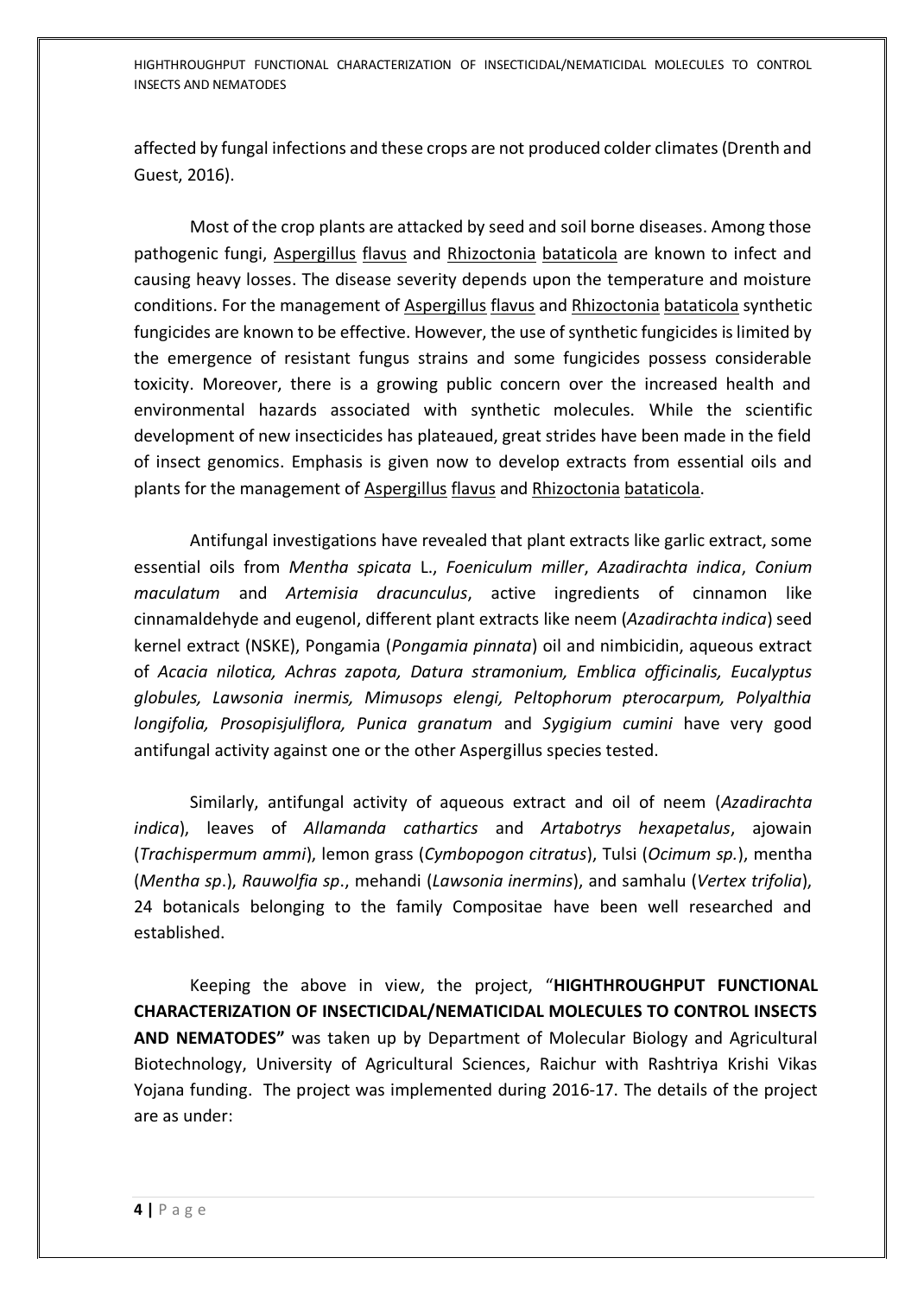|    |                                                        |                | <b>"HIGHTHROUGHPUT</b><br><b>FUNCTIONAL</b>           |
|----|--------------------------------------------------------|----------------|-------------------------------------------------------|
| 1. | <b>Title of Project</b>                                | $\ddot{\cdot}$ | <b>CHARACTERIZATION</b><br><b>OF</b><br>INSECTICIDAL/ |
|    |                                                        |                | <b>NEMATICIDAL MOLECULES TO CONTROL INSECTS</b>       |
|    |                                                        |                | <b>AND NEMATODES"</b>                                 |
| 2. | Nodal officer and Principal<br>Investigator            |                | Dr. B. Kisan,                                         |
|    |                                                        |                | Asst. Professor and Head, Department of Molecular     |
|    |                                                        |                | Biology and Agricultural Biotechnology, College of    |
|    |                                                        |                | Agriculture, University of Agricultural Sciences,     |
|    |                                                        |                | Raichur                                               |
| 3. | <b>Implementing</b><br>Institution                     |                | Department of Molecular Biology and Agricultural      |
|    | (S) and other collaborating :                          |                | Biotechnology, University of Agricultural Sciences,   |
|    | Institution (s)                                        |                | Raichur                                               |
| 4. | Date of commencement of                                |                |                                                       |
|    | Project                                                |                | 2016-17                                               |
| 5. | date<br>Approved<br>οf<br>$\ddot{\cdot}$<br>completion |                | 2016-17                                               |
|    |                                                        |                |                                                       |
| 6. | <b>Actual date of completion</b>                       |                | 2016-17                                               |
| 7. | <b>Project cost</b>                                    | $\ddot{\cdot}$ | Rs. 30 lakhs                                          |

The objectives of the project are as follows:

- 1. Obtaining chemical scaffolds/ molecules for screening.
- 2. Developing highthroughput screening platform.
- 3. Testing the molecules for their effectiveness.
- 4. Evaluation of efficacy on major insect/ pests.

The focus of Evaluation is:

- i. To examine whether the screening procedure based on 96 well plate and utility of imaging and other methodologies adopted was able to expand the screening procedure faster, cheaper and in timely fashion.
- ii. To evaluate plant extracts, essential oils and synthetic chemical compounds to screen for their activity against the nematodes and fungal pathogen inhibition.
- iii. To evaluate the efficacy of molecules selected on control of diseases

 The intention of the scheme is to develop a screening procedure using sophisticated systems and assays that can evaluate plant extracts, essential oils and synthetic chemicals for their activity against nematodes and fungal pathogens and evaluating the efficacy of the molecules for control of diseases in the field. The underlying logic is;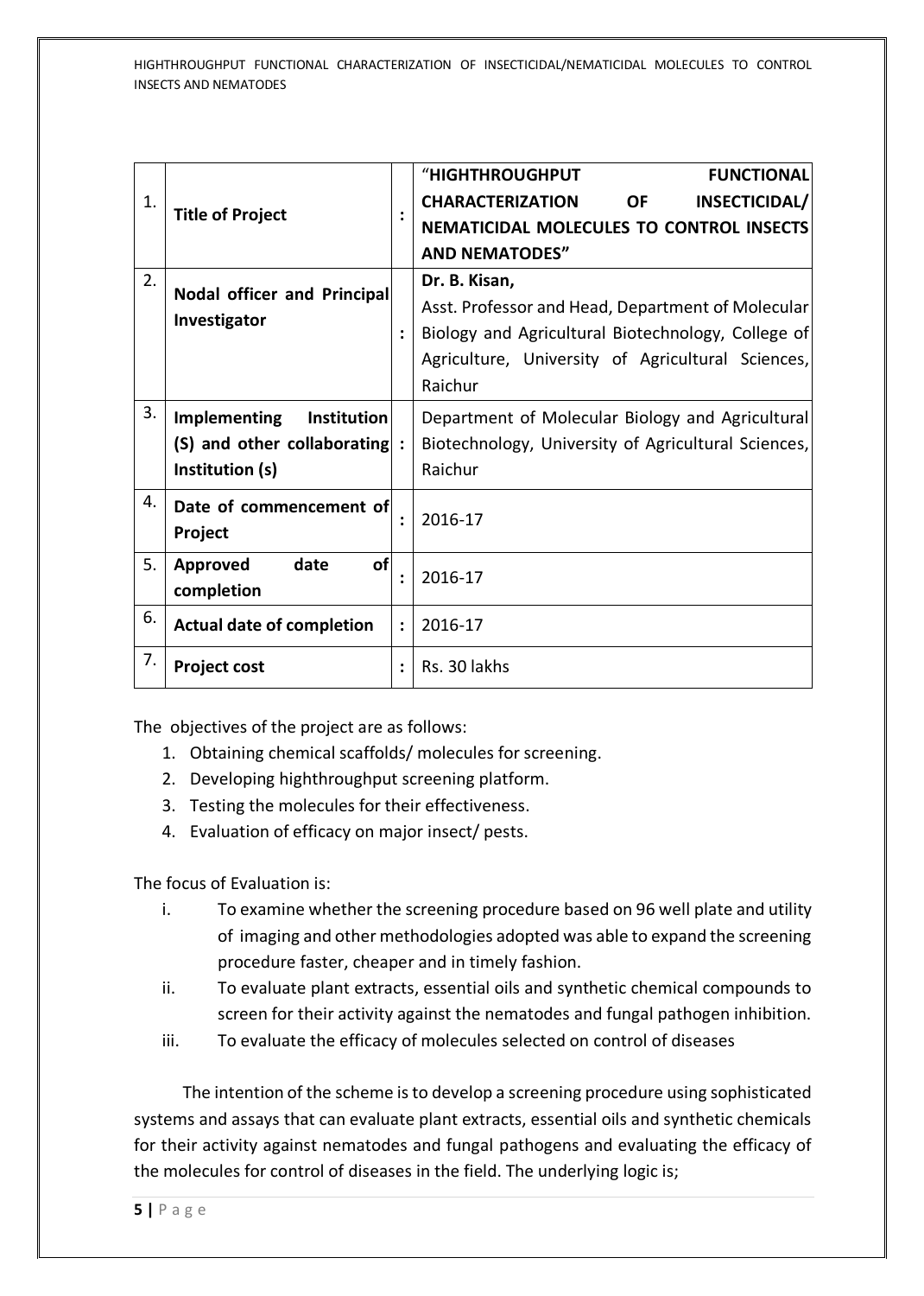- a. Screening of large compound libraries for activity against biological targets via the use of automation, miniaturized assays and large scale data analysis becomes fastest - first and best.
- b. It represents high speed of screening throughput process and reflects what chemists can easily work upon.
- c. Emphasis on use of plant extracts and essential oils in place of synthetic chemical compounds to screen for their activity against the nematodes and fungal pathogen inhibition will pave the way for development of pest management systems that minimize health and environmental hazards.

 The research work was carried out during 2017-18 at the Department of Molecular Biology and Agricultural Biotechnology, College of Agriculture and Main Agricultural Research Station, University of Agricultural Sciences Raichur, Karnataka (India).

 The identified pure culture of pathogenic fungi Aspergillus flavus and Rhizoctonia bataticola were collected from Department of Plant Pathology, College of Agriculture, UAS, Raichur for the study. The Aspergillus flavus and Rhizoctonia bataticola cultures were subcultured on PDA slants and kept at  $28 \pm 2$  °C for 7 days. Those slants were preserved in refrigerator at 4 ºC and maintained by sub-culturing once in a month in order to avoid a decline in strain viability. Such cultures were used throughout the study.

 Twelve essential oils, 24 plants extracts and 64 synthetic chemicals were screened using microtiter plate method, food poison method, pyocynin assay and further confirmed by the Resazurin assay for activity against the pathogenic fungi Aspergillus flavus and Rhizoctonia bataticola.

### **FINDINGS AND DISCUSSION**

Among the essential oils (EOs) tested, OL-2 and OL-12 combination of EOs for concentrations 0.25, 0.5, 1 and 2 per cent, cent percent mortality observed at time intervals 10 min onwards. The essential oils independently brought about 100% mortality within 12 hours of incubation.

Among the essential oil extracts screened with Food Poison Technique, inhibition of mycelial growth was found be significant with orange oil and cinnamon oil.

The results of screening a few essential oils showed that they inhibited the nematode In-vitro at 1% concentration on exposure within an hour of incubation and further the combination of different essential oils provided the effective control within 30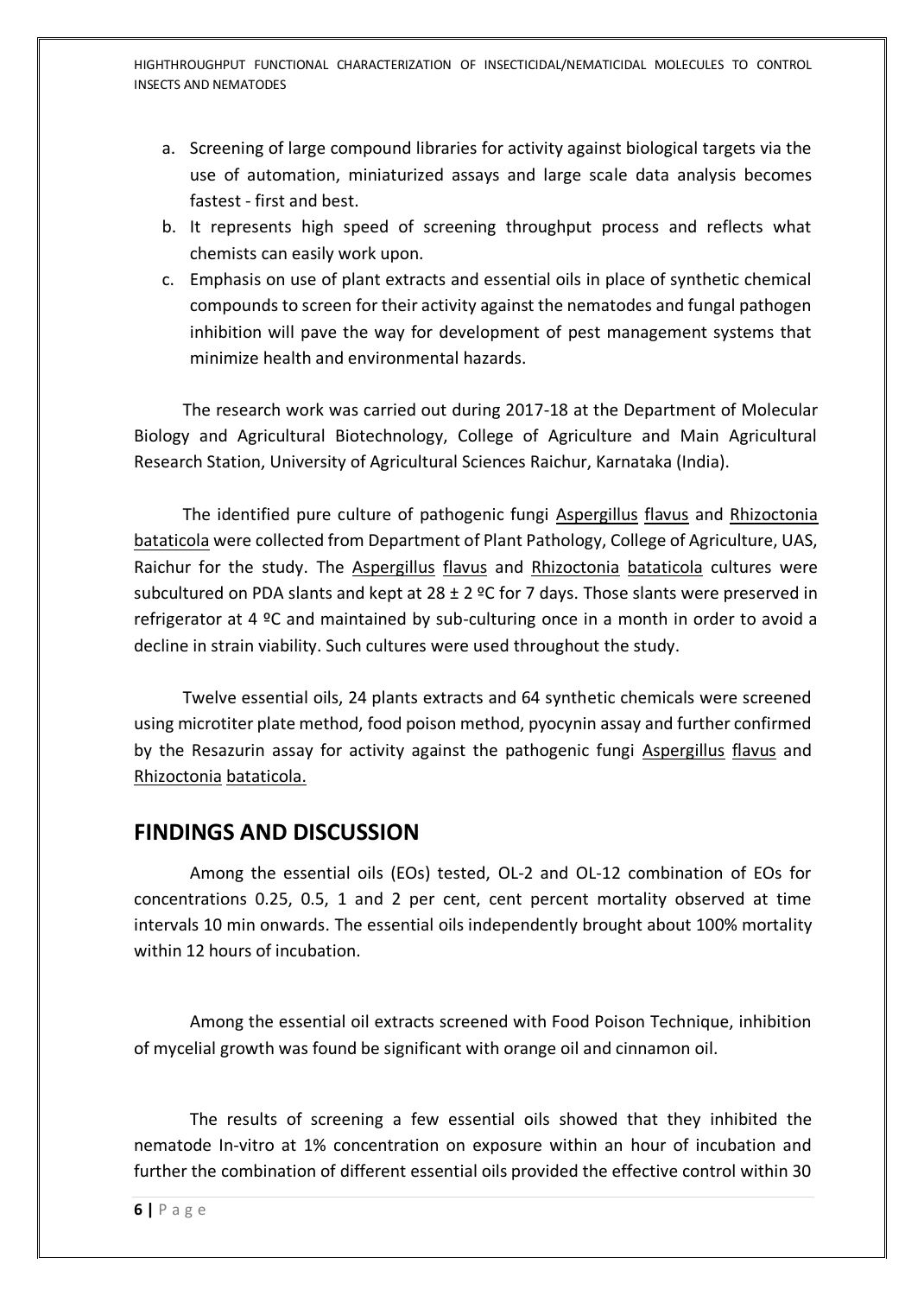minutes of exposure and these tests were confirmed with model system *Caenorhabditis elegans* and further with M*eloidogyne incognetta*, the root knot causing nematode. The studies indicated that control of the nematode is possible by further formulating these essential oils and testing in pot and field conditions.

Further, studies are required to bring out the best combination of synthetic and organic based formulation to control the nematode population in the field as the seven chemical compounds, two essential oils showed the effectiveness in controlling nematodes at 10ppm concentrations.

The studies will help the farming community by finding new solutions to control the disease causing nematodes and avoid loss of crop. It will also help in floriculture sector, horticultural crops and fruit crops by controlling the nematode infestation resulting in better yields and profit to farmers.

The screening for the fungicidal activity with essential oil was evaluated by microtiter method, food poison method, pyocynin assay and further confirmed by the Resazurin assay for controlling cell disruption there by controlling the fungal inoculum. Further testing in pot culture and field evaluation needs to be carried out.

#### **Efficacy in field studies:**

With good results in *in vitro* studies, experiments two formulations with the concentrations ranging from 0.5 to 10% were done by spraying in a small scale field trial to evaluate their performance in Chilli and Ber. During the study phytotoxicity was observed above 5% concentration of the spray. It was found that the formulations were able to control the powdery mildew of Ber and Chilli to the tune of 70%. These formulations are organic in nature. Hence, ease on environment, environment friendly, farmer friendly, do not cause any pollution and resistance development will not be possible as these essential oil and formulations will be having more than 30 compounds which will be acting simultaneously. Hence, longer utility and profitability to the farmers and farming community can be assured. This formulation is under field test in second year of evaluation on various vegetables and fruit crops. This formulation will boost the farmer's economy and saves the crop from loss on account of powdery mildew which is a major disease in chilli and other vegetables. This formulation also increases productivity by enhancing, retaining the chlorophyll for longer periods as the crop is protected from the powdery mildew and the fruit bearing capacity and size of the fruit is enhanced in these sprays.

During the implementation of the project, it has been possible to standardize the screening protocol with the help of Highthroughput screening using *Caenorhabdits elegans* as model nematode. Potential molecules which control the nematodes have been identified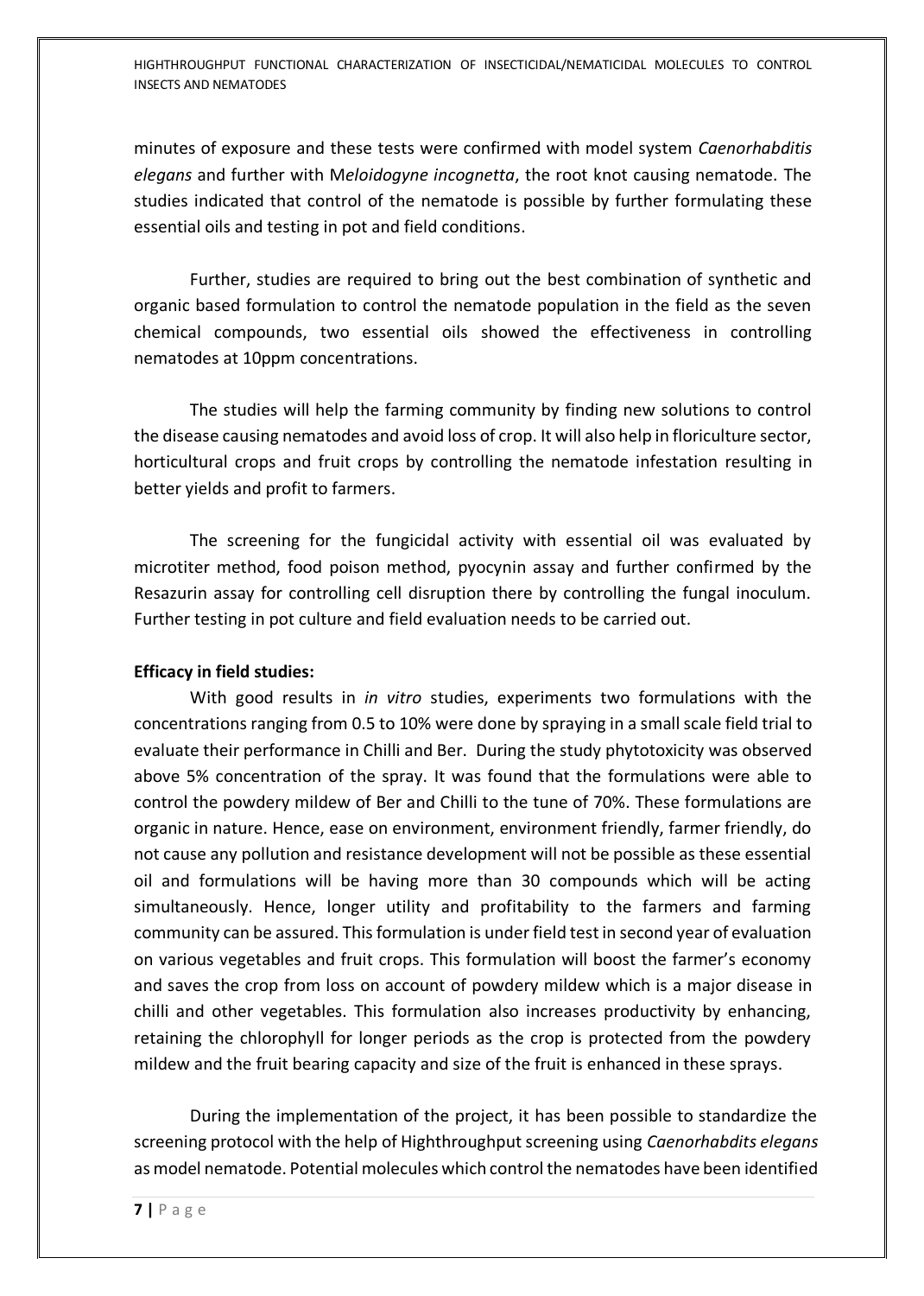and narrowed down for further testing and functional characterization. Identifying the mode of action of molecules and selecting hits for further screening will have to be carried out.



## **ACTION POINTS**

- 1. The project has been well conceived and systematically executed and has been successful in examining whether the screening procedure based on 96 well plate and utility of imaging and other methodologies adopted is able to make the screening procedure faster, cheaper and in timely fashion. This will help in screening molecules for action against insect pests and diseases.
- 2. As a future step arising out of the project, identifying the mode of action of molecules and selecting hits for further screening will have to be carried out.
- 3. Imaging of *Caenorhabdits elegans* using SPIM, Light Sheet Microscopy or Spinning Disk Confocal with Zyla 4.2 Plus and Sona sCMOS cameras has helped in high resolution imaging performance and Sona is the most sensitive sCMOS camera with a very large field of view, superior longevity and quantitative accuracy.
- 4. Molecular targets need to be established
- 5. Testing formulations to control fungal and nematode in pot cultures and field conditions needs to be carried forward for *Aspergillus flavus, Fusarium oxysporum*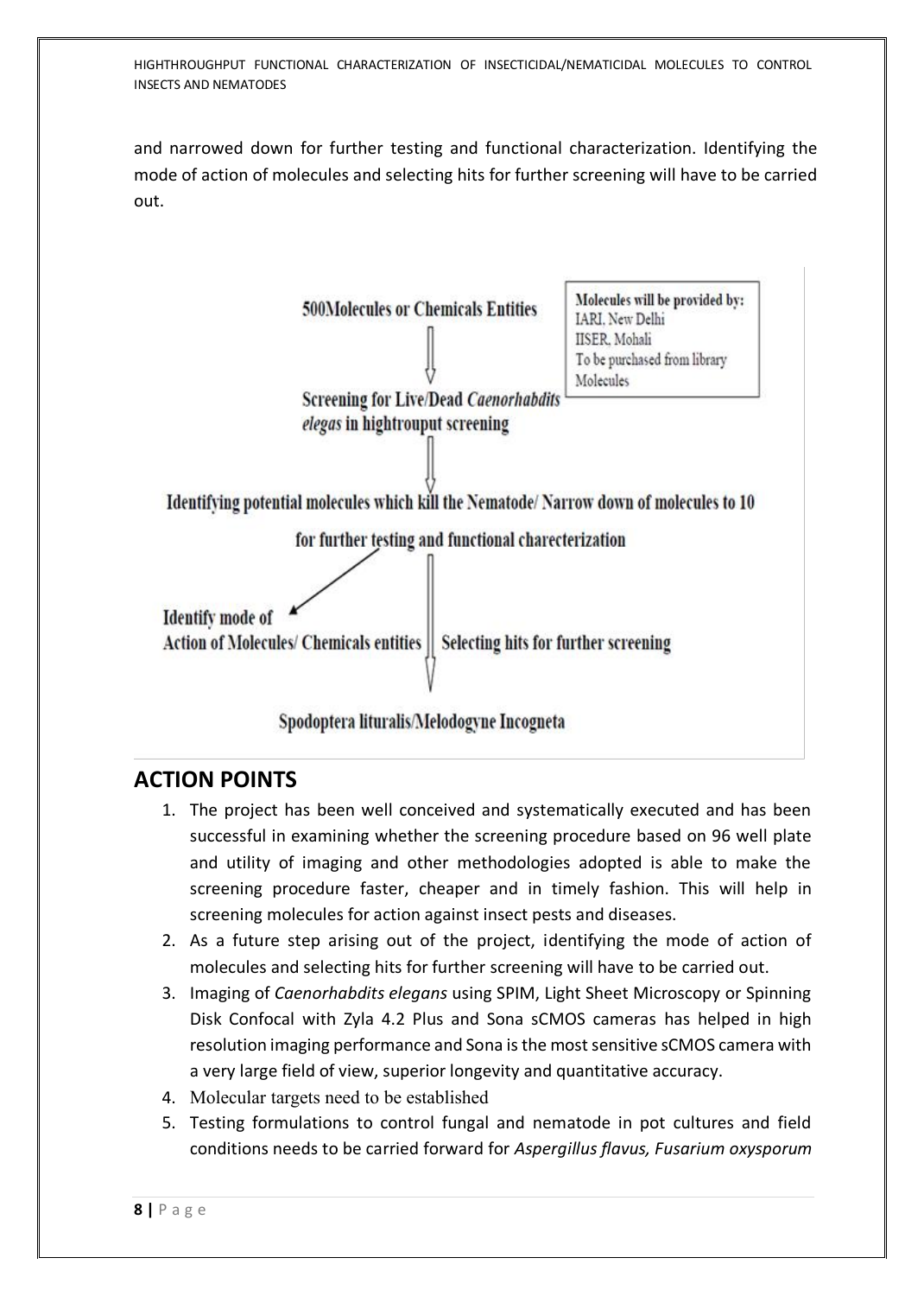*uduum* and *Rhizoctonia bataticola.* No clear description about major achievemets on anti parasitic molecule / extracts from highthroughput screening have emerged. The report highlighted that, very good antifungal activity against one or the other Aspergillus species tested. But to find utility of the above, more quantitative results are required. Otherwise, extending the same to practical application is difficult.

- 6. While several essential oils and plant extracts have been evaluated for activity against biological targets via the use of automation, miniaturized assays and large scale data analysis, there is need to identify the molecules responsible for effective control, mode of action and comparative costs to study the economics of disease management. The plant extracts obtained from Jain University is not even partially characterized. Further, the synthetic chemicals from Kuvempu university is not explained in detail about the chemistry and properties. The report is not providing more comprehensive quantitative result of potential individual essential oil/extract/synthetic chemicals with reference to any of the leading reference standards.
- 7. Specific role of the essential oils, plant extracts and synthetic chemicals are not well presented. Therefore, it is very difficult to draw any specific conclusion about the beneficial role of above chemicals, extracts, synthetic chemicals in comparison with a reference standard and their practical utility.
- 8. The infrastructural facilities created at the centre was used by three masters students for their research work. Two projects have been received from Department of Science and Technology, Government of India which will be taken up by using the facilities created by the project.
- 9. The facilities are also being used by students from various disciplines such as nematology, dental pathology, microbiology and biotechnology from different institutes. It is recommended that the facilities should be exclusively used for the development of agriculture by taking up more research in the field. If at all the facilities are spared, it should be on revenue generation method since the techniques involve expenditure.

## **RESEARCHABLE ISSUES**

- 1. Relevance of secondary metabolites such as alkaloids, phenols and terpenoids which have both beneficial and harmful effects on insect control with reference to their control needs to be documented along with economics.
- 2. Development of standard protocols for screening compounds for biological targets is needed (especially for fungal diseases, nematodes and bacteria).
- 3. Need for efficiency and efficacy of plant metabolites in critical limits on pathogens under varied climatic conditions (i.e., temperature, rainfall and relative humidity).